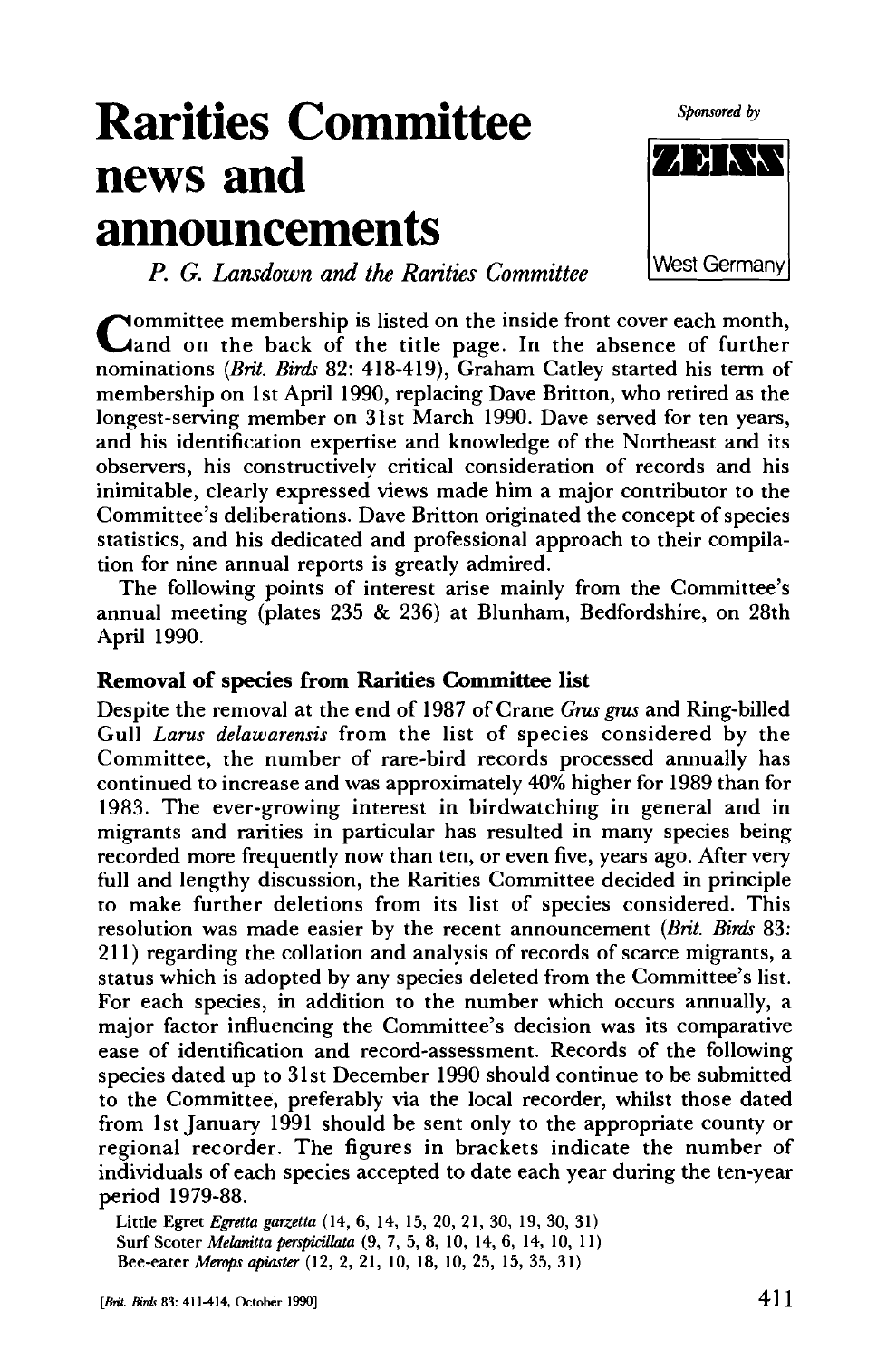Pallas's Warbler *Pkytkscoptis proregulus* (11, 22, 33, 126, 8, 7, 21, 11, 57, 56) Woodchat Shrike *Lamus senator* (11, 14, 23, 11, 17, 7, 7, 25, 11, 22)

Papers covering the identification problems of each of these species, highlighting pitfalls, will appear in this journal in due course. Despite the comparative ease of record-assessment for most of these species, the Committee is aware that an additional burden will now fall on county and regional records committees and will be pleased to continue to consider any particularly difficult or contentious record, at the request of a recorder. The reduction in the Committee's workload after 1990 will allow more time for the consideration of records of the genuinely rare species, and more time to cany out long-planned reviews of records of certain species, e.g. American Golden Plover *Pluvialis dominica,* Pacific Golden Plover *P. fidva* and Arctic Warbler *Phylhscopus borealis.* 

#### **Removal of subspecies from Rarities Committee list**

After some discussion, the Committee decided to cease consideration and publication of records of all rare subspecies of species not on its list. Those currently occurring most frequently are Brent Goose *Branta bemicla nigricans* ('Black Brant'), Teal *Anas crecca carolinensis* ('Green-winged Teal'), and Stonechat *Saxicola torquata maura/stejnegeri* ('Siberian Stonechat'). Records of all such subspecies dated up to 31st December 1990 should still be submitted to the Committee, preferably via the local recorder, whilst those dated from 1st January 1991 should be sent to the appropriate county or regional recorder for assessment. As with species deleted from its list, the Committee will be pleased to continue to adjudicate on any very difficult or contentious record, at a recorder's request. So that the national picture of the occurrence pattern of rare subspecies is preserved in the archives, the Committee will continue to act as a repository for all such records and will liaise with the British Ornithologists' Union Records Committee regarding potential subspecific additions to the British and Irish list.

### **Rare birds statistics**

The Committee has appointed Peter Fraser as its Statistician. This is a new position and will cover all statistical aspects of the Committee's work, the most important one of which is the compilation of the running totals for each species for the annual 'Report on rare birds in Great Britain'.

## **Election of new members**

Iain Robertson retired from the Committee in March 1990 and his place is currently being filled, in an ex-officio capacity, by Peter Clement. Iain served for five and a half years and the Committee will miss his thorough knowledge of very rare species gained during his increasingly busy schedule as a foreign bird-tour leader, ironically the reason for his retirement. His familiarity with Shetland and Fair Isle and his expertise in ringing matters were further particularly useful aspects of his membership.

With effect from 1st September 1990, PGL ceased to be a voting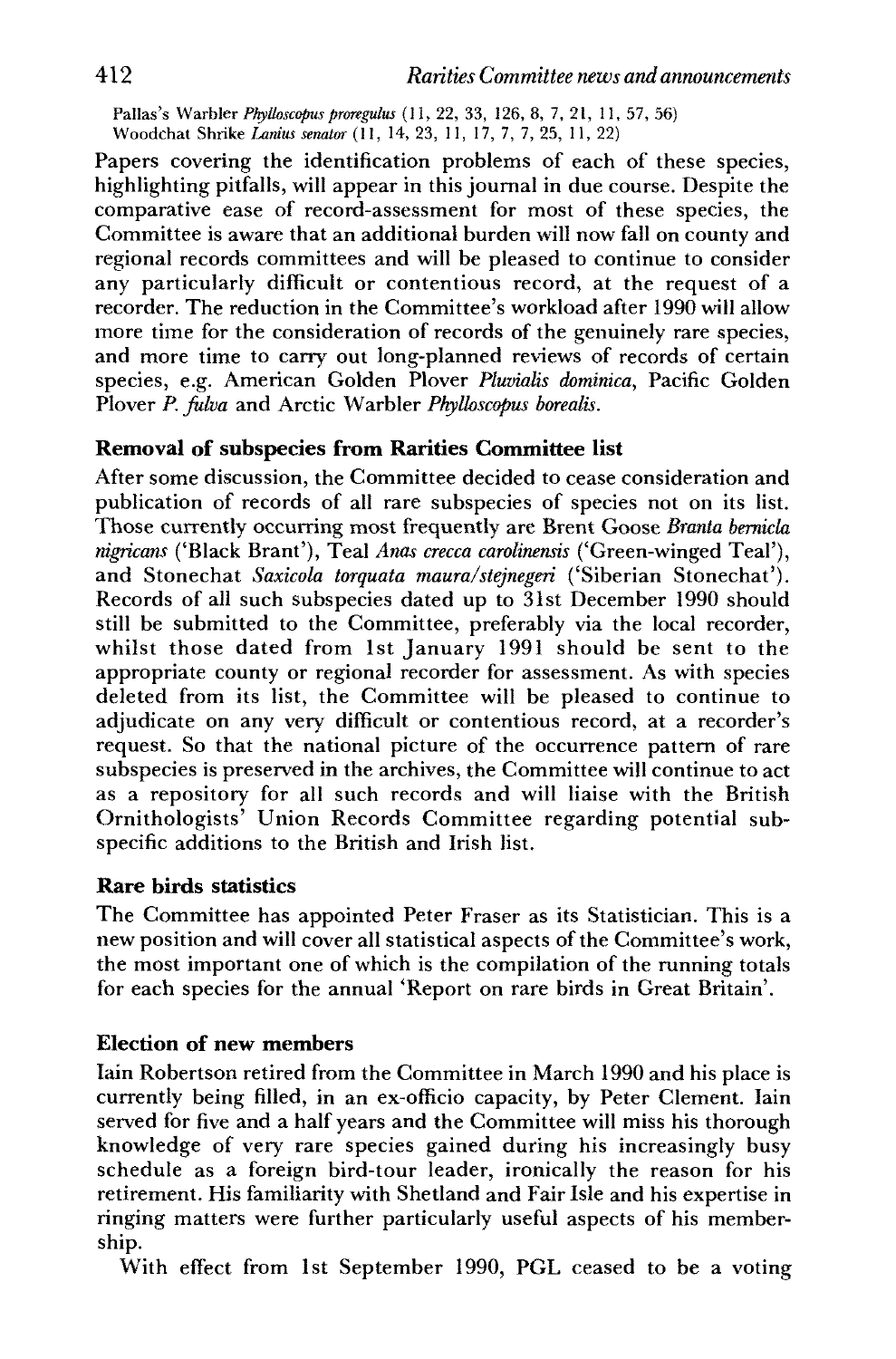

235 & 236. The Rarities Committee annual meeting, Bedfordshire, April 1990. Above, left to right, Dr J. T. R. Sharrock (Managing Editor), Keith Vinicombe, Graham Catley, Chris Heard, Alan Brown, John Marchant, Peter Lansdown (Chairman), Steve Gantlett, Rob Hume, Mike Rogers (Secretary), Alan Dean and Peter Clement. Below, 'at work'. *(Erika Sharrock)* 



member of the Committee. This vacancy has been filled, in an ex-officio capacity, by Dr Colin Bradshaw. PGL continues to serve as Chairman.

As a result of these two changes and the retirement of the longestserving member, three vacancies will arise in the ranks of the Committee from 1st April 1991. The Committee's nominees are Peter Clement, Dr Colin Bradshaw and Brian Rabbitts. Each is a thoroughly experienced observer who has travelled widely to see and study birds. Peter lives in